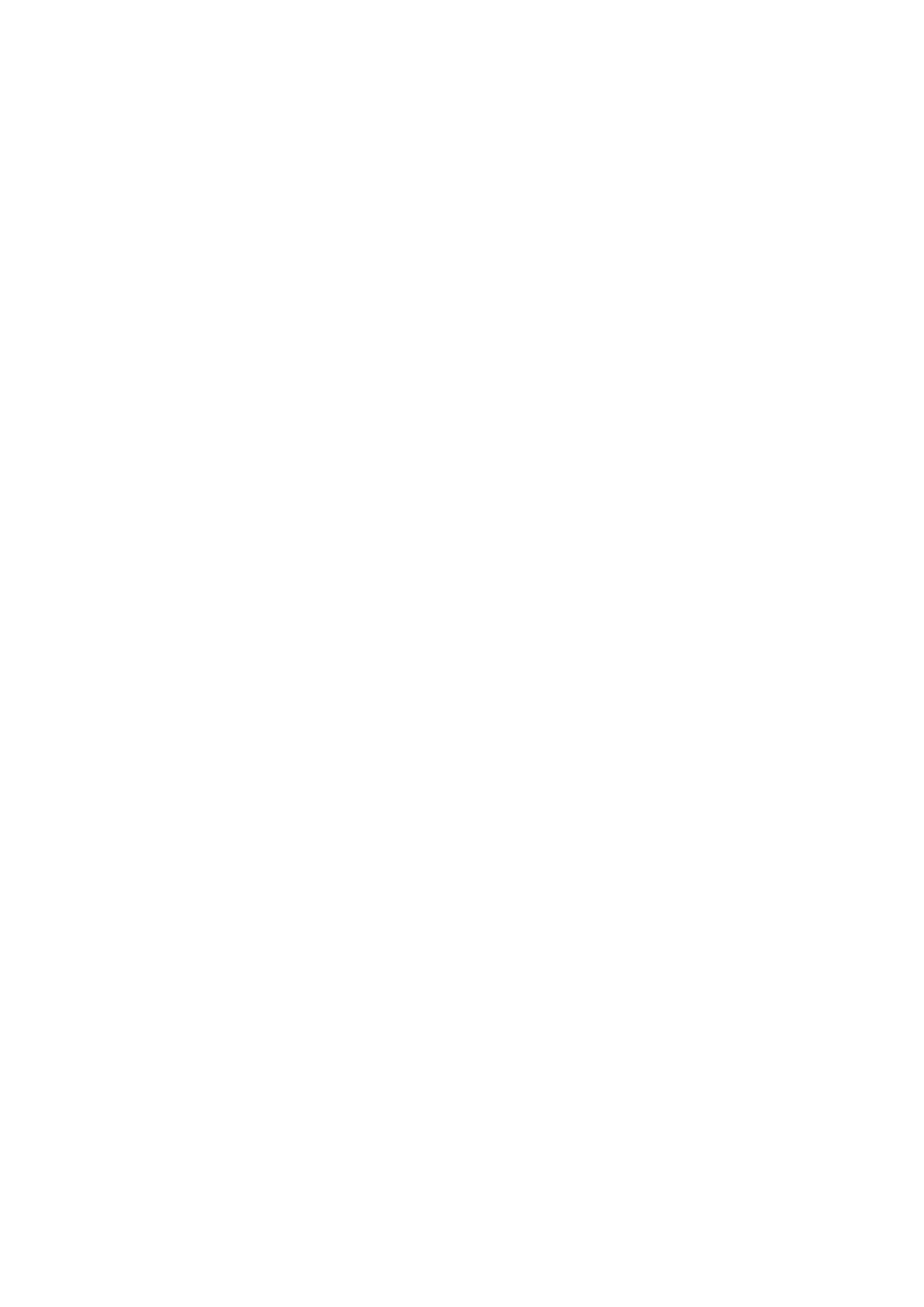

#### **1 Welcome**

Kua uru mai a hau kaha, a hau maia, a hau ora, a hau nui, Ki runga, ki raro, ki roto, ki waho Rire, rire hau…pai marire

Translation (non-literal) - Rama Ormsby Let the winds bring us inspiration from beyond, Invigorate us with determination and courage to achieve our aspirations for abundance and sustainability Bring calm, bring all things good, bring peace… good peace.

## **2 Apologies**

There were no apologies.

## **3 Declaration of Interest**

There were no declarations of interest.

## **4 Confirmation of Minutes**

Resolution number WHK/2022/43

MOVED by Chairperson C Handley, seconded by Deputy Chairperson K Matthews:

#### **That the Waiheke Local Board:**

**a) confirm the minutes of its ordinary meeting, held on Wednesday, 23 March 2022, as true and correct.**

**CARRIED**

## **5 Leave of Absence**

There were no leaves of absence.

## **6 Acknowledgements**

The board acknowledges the very sad passing of Anthony Dean Morehu Wilson (06.04.1964 to 2.04.2022) of Ngāti Pāoa and Ngāti Whanaunga. Morehu was a profound representative of the core values of Ngāti Pāoa, and one who led with absolute humility and honour. For Waiheke he made a significant contribution over many years, including to the development of Te Ara Hura. In subsequent years he led walks for the Waiheke Walking Festival, always passing on his immense knowledge of the cultural history of Waiheke and his people. At a national level Morehu was a treaty negotiator for Ngāti Pāoa along with Hauāuru Rawiri, leading to their historic settlement with the Crown a year ago.

He is survived by his wife Louise and sons Caleb and Josh. We accord them our greatest sympathy for their loss, and acknowledge the value of the great taonga that Morehu contributed here on Waiheke and that will form part of his legacy.

*E te rangatira o Ngāti Pāoa, okioki mai rā koe e te Rangimarie, moe mai, moe mai rā.*

#### **7 Petitions**

There were no petitions.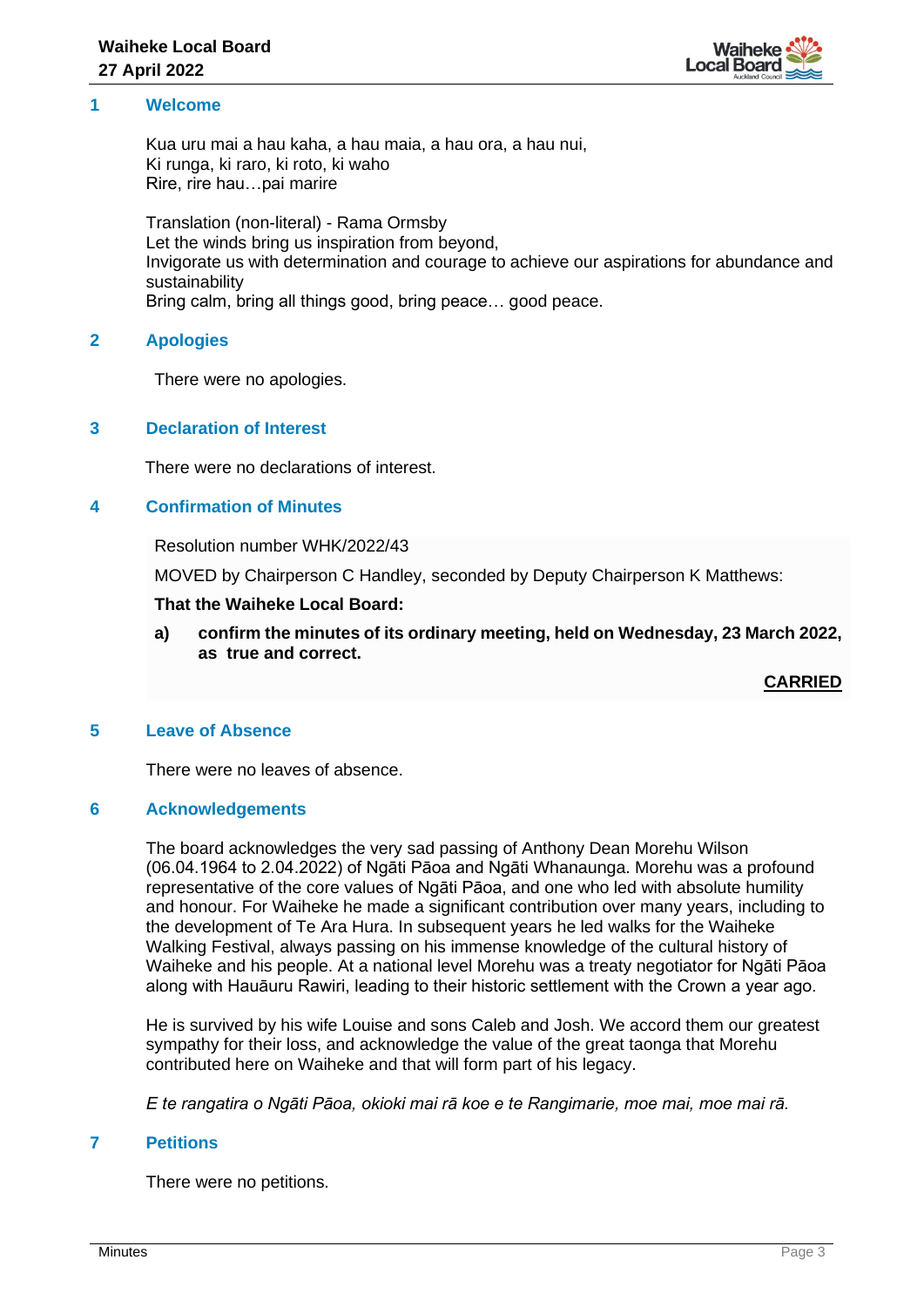#### **8 Deputations**

#### **8.1 Deputation - Hana Blackmore - The climate emergency and transport emissions on Waiheke Island**

Resolution number WHK/2022/44

MOVED by Chairperson C Handley, seconded by Member R Tucker:

**That the Waiheke Local Board:**

**a) thank Hana Blackmore for her attendance and presentation on Auckland's climate emergency and proposed transport emission reduction responses on Waiheke Island.**

**CARRIED**

## **9 Public Forum**

**9.1 Public Forum - Sarah Gloyer - Prioritising reopening/maintaining public tracks**

Resolution number WHK/2022/45

MOVED by Chairperson C Handley, seconded by Member B Upchurch:

**That the Waiheke Local Board:**

**a) thank Sarah Gloyer for her attendance to speak at Public Forum regarding prioritising reopening/maintaining public tracks.**

**CARRIED**

## **10 Extraordinary Business**

There was no extraordinary business.

## **11 Councillor's Update**

Resolution number WHK/2022/46 MOVED by Chairperson C Handley, seconded by Member R Tucker:

#### **That the Waiheke Local Board:**

**a) receive Waitemata and Gulf Ward Councillor, Pippa Coom's update.**

#### **CARRIED**

## **12 Chairperson's report**

Resolution number WHK/2022/47

MOVED by Deputy Chairperson K Matthews, seconded by Member B Upchurch:

# **That the Waiheke Local Board:**

**a) receive the Chairperson, Cath Handley's report.**

#### **CARRIED**

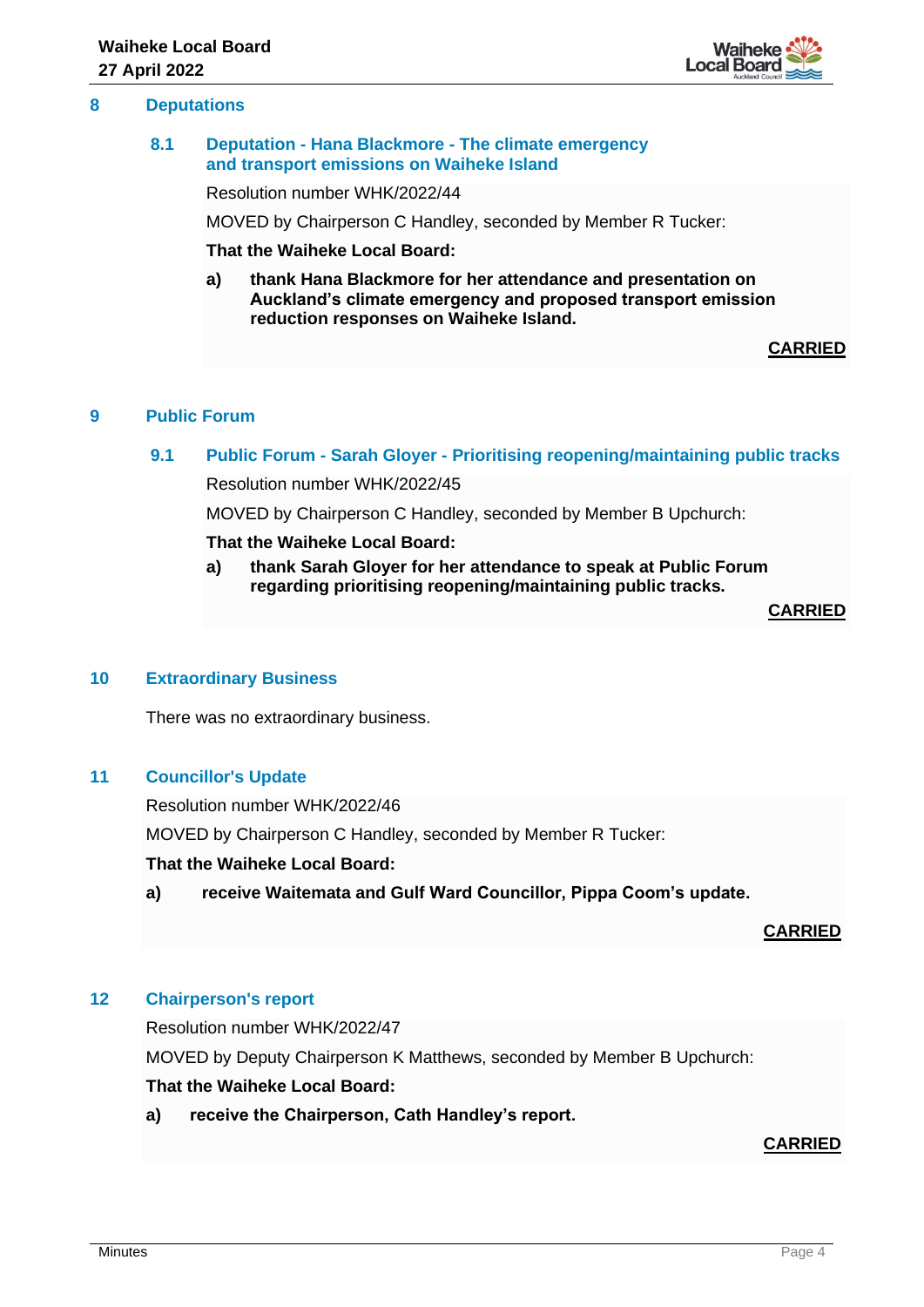

# **13 Auckland Transport Report - April 2022**

Resolution number WHK/2022/48

MOVED by Member B Upchurch, seconded by Member R Tucker:

## **That the Waiheke Local Board:**

**a) receive the Auckland Transport April 2022 update.**

**CARRIED**

## **14 Request for Waiheke Local Board Transport Capital Fund project scoping and rough order of costs establishment.**

Resolution number WHK/2022/49

MOVED by Deputy Chairperson K Matthews, seconded by Member R Tucker:

## **That the Waiheke Local Board:**

- **a) confirm the following projects for scoping and establishment of a rough order or costs by Auckland Transport for future consideration of delivery through the Waiheke Local Board Transport Capital Fund allocation, in this order of priority:**
	- **i. design appropriate cycling infrastructure and connectivity improvements along the main arterial route from 1 Surfdale Road to Donald Bruce Road roundabout including pre-design for installation during road reseals FY 22/23.**
	- **ii. improvement of walking, cycling and safety infrastructure and connectivity along Sea View Road to Waiheke Primary School from Ostend Road to Erua Road.**
	- **iii. improved pedestrian infrastructure from WISCA corner intersection from 85 Ocean View Road to 66 Jellicoe Parade.**
	- **iv. improved walking and cycling infrastructure and connectivity along Onetangi Road from 75 Onetangi Road to 2 Trig Hill Road.**
- **b) note that related investigatory or concept work has been undertaken and where appropriate should be used to support and expediate requested scope refinement and rough order of costs process for the requested projects with the emphasis, on speed of delivery simple solutions and best economy.**
- **c) request that Auckland Transport review and report back to the local board on its forward resealing programme against known key cycle routes and where current cycle separation does not exist investigate and identify opportunities for means to improve cycling safety of current users through simple improvements such as road shoulder repainting or painting in cycle lanes.**

## **CARRIED UNANIMOUSLY**

## **15 Transport Emissions Reduction Plan**

Resolution number WHK/2022/50

MOVED by Deputy Chairperson K Matthews, seconded by Member R Tucker:

## **That the Waiheke Local Board:**

**a) receive the progress update provided on the Transport Emissions Reduction Plan.**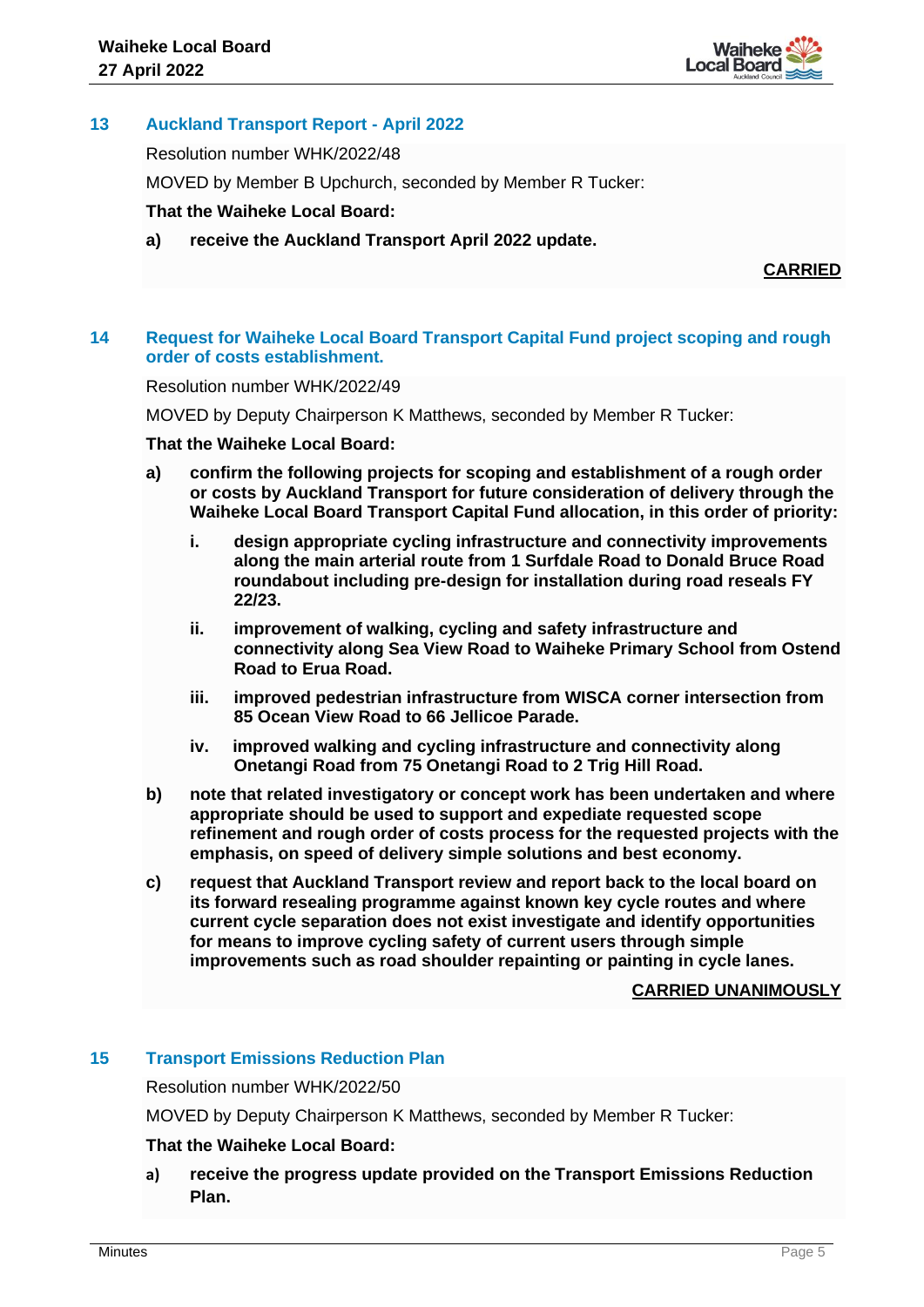

- **b) note the scale of the challenge to meet Auckland's transport emissions reduction target and that mode shift is the most powerful lever for reducing transport emissions.**
- **c) thank Auckland Council and Auckland Transport for the opportunity to provide feedback on the Transport Emissions Reduction Plan and supports the target of a 64 per cent reduction in transport emissions by 2030 (against 2016 levels).**
- **d) provide the following feedback regarding ways to dramatically reduce transport emissions in the Waiheke Local board area:**
	- **i) increase public transport routes and accessibility on Waiheke.**
	- **ii) support a move to electric passenger and vehicular ferries by Central Government, Auckland Transport and Fullers360.**
	- **iii) recommend ongoing investigations into electric/hybrid ferries for Waiheke and other ferry services in the region.**
	- **iv) support the exclusive use of electric buses for public transport including back-up vehicles during peak-periods and breakdowns**
	- **v) continue to endorse "Electric Island Waiheke" as an advocate for a fossilfuel free Waiheke by 2030 and commends its actions in achieving the introduction of fast-charging stations in various locations on Waiheke Island.**
	- **vi) encourage a move to electric vehicles amongst private passenger service fleet along with the fast-charging infrastructure required.**
	- **vii) continue to review and minimise "not in service" buses.**
	- **viii) schedule periodic reviews of the full bus network to maximise patronage.**
- **e) provide the following feedback regarding ways to increase uptake of walking, cycling and public transport for communities in its local board area:**
	- **i) note that the board has been active in advocating for mode-shift to public transport, walking and cycling through its Local Board Plan, Ten-Year Transport Plan, Pathways Plan and the recently launched Waiheke Climate Action Plan.**
	- **ii) propose funding through the Transport Capital Fund for cycle paths along the main arterial route and school routes, noting that well-designed cycle paths and cycling infrastructure will improve safety for cyclists and increase the likelihood of people switching to cycling as a primary means of transport.**
	- **iii) support the landside improvements at the Matiatia ferry terminal, which propose giving greater priority to walking, cycling and public transport.**
	- **iv) note that reconfiguration of parking, bus-stops and park and rides will further encourage mode-shift to efficient and easy to access public transport.**
	- **v) support the Auckland Transport Safe Speed Review and proposed lower speeds, which will improve safety for cyclists, micro-mobility users and pedestrians and increase the likelihood of residents choosing these active modes of transport.**
- **f) provide the following feedback regarding barriers that might prevent the implementation of a sustainable, healthy, accessible, and equitable transport system for Auckland, and potential solutions:**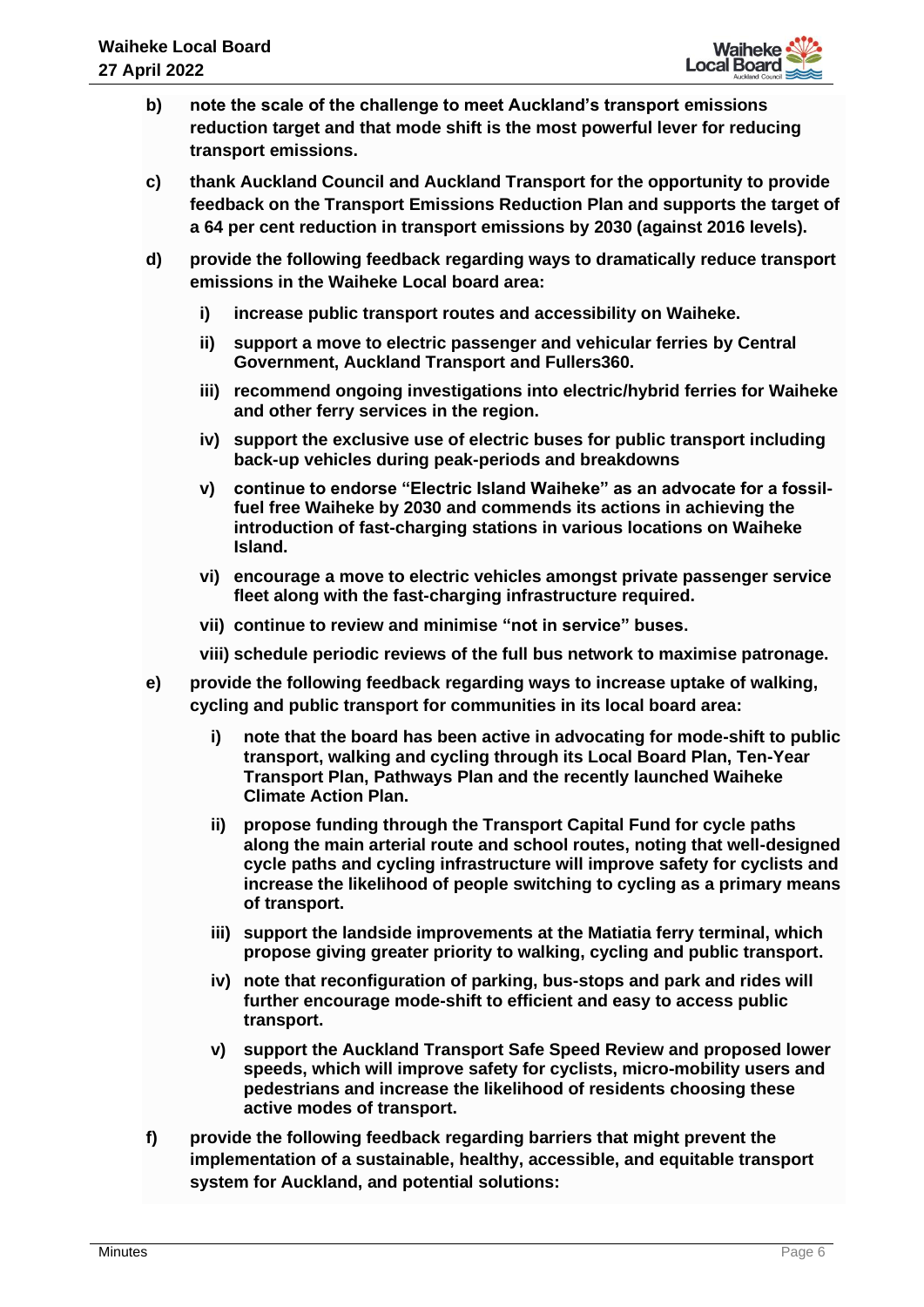- **i) note that Waiheke's narrow roads and hilly terrain act as a barrier to the use of active modes and further that well-designed and marked cycle paths and footpaths will help to mitigate this barrier.**
- **ii) note that the proposed Waiheke Transport Design Guide, will shortly be open for public consultation, and will set out a series of guidelines for cycling and walking infrastructure suited to Waiheke's topography and natural environment.**
- **iii) support continuing upgrades to bus stops and bus shelters to ensure they are accessible to all and will encourage greater use of public transport.**
- **g) provide the following feedback regarding ways to build public support for the initiatives that will be introduced as part of the Transport Emissions Reduction Plan:** 
	- **i) support better transparency and awareness of Waiheke Island's carbon status, thereby enabling a greater commitment to a transition to a carbon negative future.**
	- **ii) note that public awareness programmes and events will be facilitated by a newly created Climate Activator position on Waiheke, funded by the Waiheke Local Board.**
	- **iii) recommend advertising and promotions on ferries and public transport.**
	- **iv) support emissions reduction programmes through island-based business networks and island-based transport operators.**
	- **v) promote the newly established cycle paths, once completed, to encourage a move away from private petrol-powered vehicles.**
	- **vi) support a further extension of the fast-charging network, including for commercial vehicles and for bicycles.**

## **CARRIED**

## **16 Minutes of the Waiheke Transport Forum 6 April 2022**

Resolution number WHK/2022/51

MOVED by Chairperson C Handley, seconded by Member R Tucker:

## **That the Waiheke Local Board:**

**a) note the minutes of the Waiheke Transport Forum business meeting dated 6 April 2022.**

#### **CARRIED**

## **17 New community licence to occupy to Waiheke Island Toy Library Incorporated at Surfdale Hall Reserve and Foreshore, 4 Hamilton Road, Surfdale, Waiheke Island**

Resolution number WHK/2022/52

MOVED by Member R Tucker, seconded by Deputy Chairperson K Matthews:

## **That the Waiheke Local Board:**

**a) grant a new community licence to occupy to Waiheke Island Toy Library Incorporated, being 17m² (more or less) on land legally described as Lot 104 on Deposited Plan 16354 and contained in NA828/97 and NA888/92 of Surfdale Hall**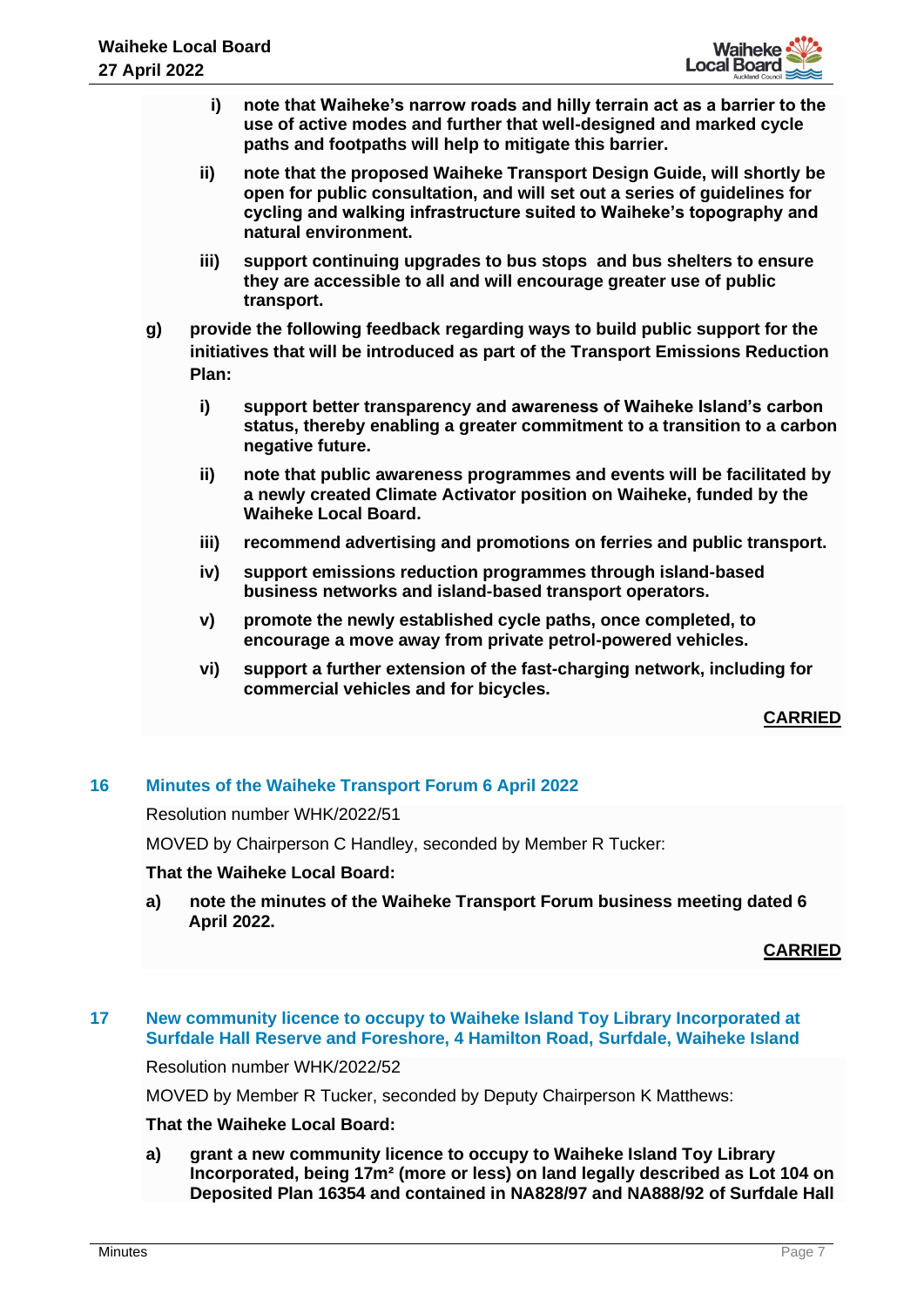

**Reserve and Foreshore, 4 Hamilton Road, Surfdale (Attachment A to the agenda report) subject to the following terms**

- **i) term – five years commencing 1 June 2022, with one five-year right of renewal**
- **ii) rent - \$1.00 plus GST per annum if demanded**
- **iii) approve the Waiheke Island Toy Library Incorporated Community Outcomes Plan (Attachment B to the agenda report) that will be attached to the licence to occupy document**
- **iv) all other terms and conditions to be in accordance with Auckland Council's Community Occupancy Guidelines 2012 and the Reserves Act 1977.**

# **CARRIED**

## **18 Local board feedback on the draft 2021 Regional Parks Management Plan**

Resolution number WHK/2022/53

MOVED by Member R Tucker, seconded by Deputy Chairperson K Matthews:

## **That the Waiheke Local Board:**

- **a) receive the public feedback on the draft 2021 Regional Parks Management Plan**
- **b) provide the following formal feedback on the draft 2021 Regional Park Management Plan to the hearings panel:**
	- **i. generally support the draft 2021 Regional Park Management Plan.**
	- **ii. endorse investigation into Whakanewha Regional Park being included within the Hauraki Gulf Marine Park as this will enable consideration of an alignment with the purposes of the Marine Park Act. Noting that if this policy is approved in the final plan this would not impact on the ownership, governance or management of the park.**
	- **iii. ensure there are policies which align Auckland Transport's work programme and road designs with the Regional Parks Management Plan, with particular focus on active transport, accessibility and safety to regional parks. Consideration of land to sea connections and water sensitive design are also necessary.**
	- **iv. further strengthen regional park relationships and connections with local boards, noting boards carry the responsibility of the users of the park and provide the link to governance via the Governing Body.**
	- **v. support the plan's focus on anticipated impacts of climate change including protecting 35,000ha of established forest and proposed planting of 200ha of permanent indigenous forest.**
	- **vi. encourage further recognition of the connections between biodiversity values on land and in the ocean. Management actions could be identified that support coastal and marine ecosystems.**
- **c) appoint Chair Cath Handley to speak to the hearings panel on the boards feedback in b) on 9 May 2022.**

## **CARRIED**

*Note:* Under Standing Orders 1.9.7 Member Paul Walden requested that his dissenting vote against item 18 clause b) ii) be recorded.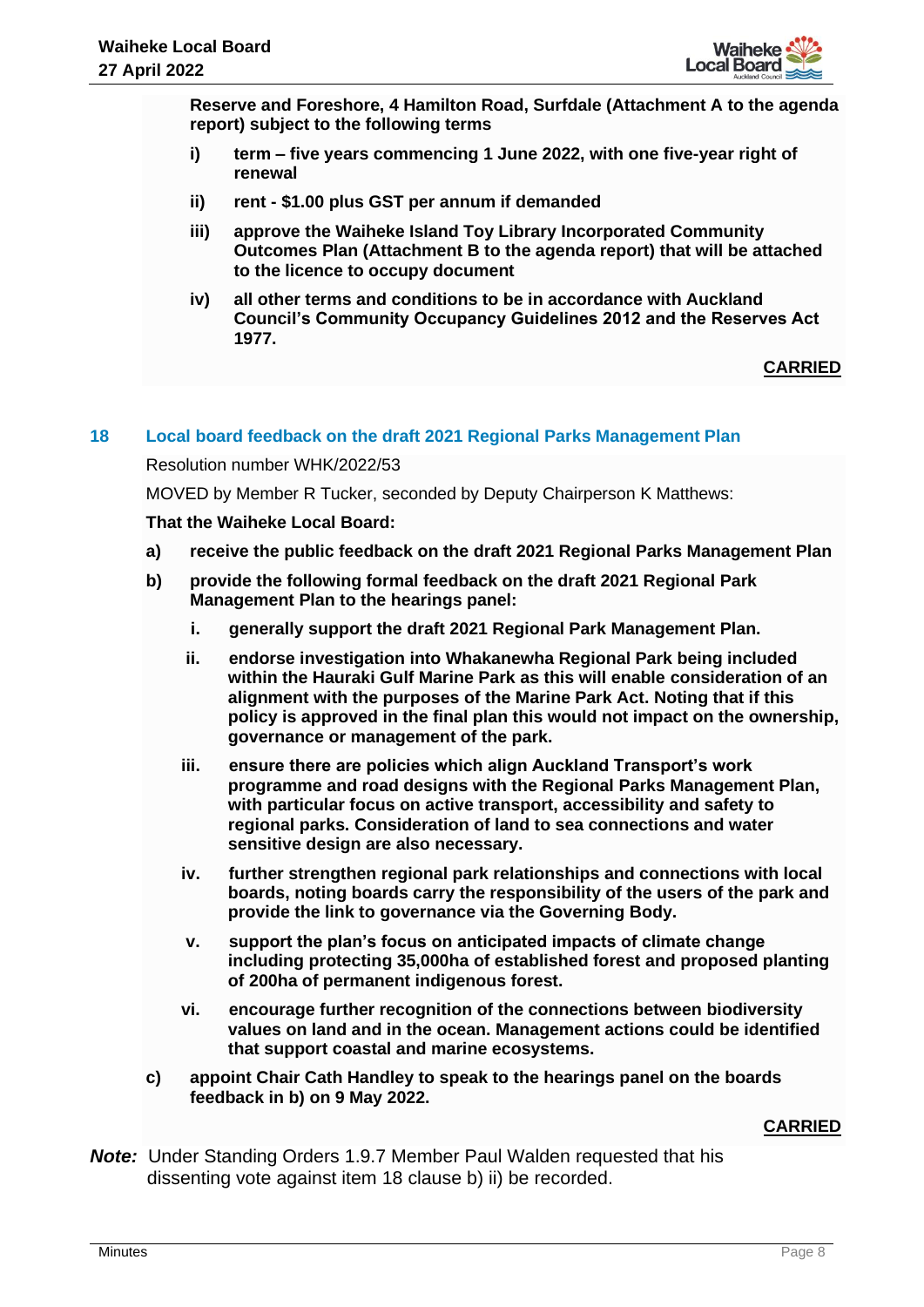

# **19 Submission on central government's proposals to transform recycling in Aotearoa**

#### Resolution number WHK/2022/54

MOVED by Chairperson C Handley, seconded by Member B Upchurch:

#### **That the Waiheke Local Board:**

**a) receive the local board's feedback, as outlined in Attachment D, provided under delegation to inform the council's draft submission on the Ministry for the Environment's consultation document:** *Te kapanoni i te hangarua: Transforming recycling***.**

**CARRIED**

#### **20 Update to delegation for resource consent and liquor licence feedback**

Resolution number WHK/2022/55

MOVED by Chairperson C Handley, seconded by Member R Tucker:

#### **That the Waiheke Local Board:**

- **a) delegate Deputy Chair, Kylee Matthews to be lead and Member Robin Tucker as an alternate, the authority to prepare and provide local board views and speak to those local board views at any hearings on applications for liquor licences.**
- **b) delegate to Member Robin Tucker to be an alternate and second signatory, the authority to provide the local board views on whether a resource consent should proceed as a non-notified, limited notified or fully notified application (noting all board member's views will be included as feedback).**
- **c) in the absence of a delegate or an alternate to cover the duties under a) and b) above then the board Chair may act as lead or delegate.**

**CARRIED**

#### **21 Community Forum record of proceedings**

Resolution number WHK/2022/56

MOVED by Member R Tucker, seconded by Deputy Chairperson K Matthews:

### **That the Waiheke Local Board:**

**a) note the Community Forum record of proceedings dated 13 April 2022.**

**CARRIED**

## **22 Waiheke Local Board Workshop record of proceedings**

Resolution number WHK/2022/57

MOVED by Member R Tucker, seconded by Deputy Chairperson K Matthews:

## **That the Waiheke Local Board:**

**a) note the record of proceedings for the local board workshops held on 16 and 30 March and 6 and 13 April 2022.** 

**CARRIED**